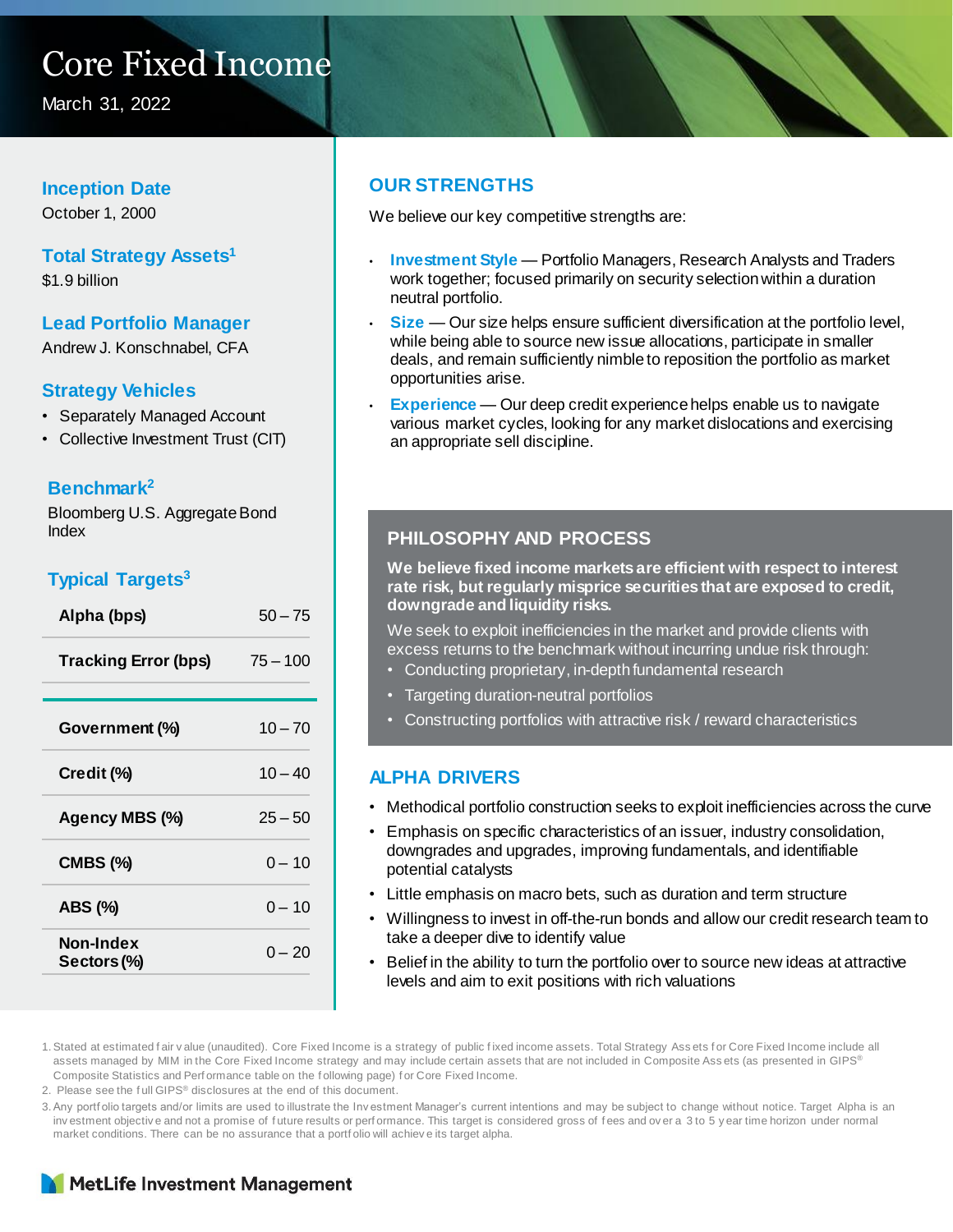#### **COMPOSITE PERFORMANCE (%)<sup>1</sup>**



|                                     | <b>1Q22</b> | 1 Year  | 3 Years | 5 Years | 7 Years | 10 Years | <b>Since</b><br><b>Inception</b> |
|-------------------------------------|-------------|---------|---------|---------|---------|----------|----------------------------------|
| Core Fixed Income (Gross of fees)   | $-6.01$     | $-3.54$ | 2.42    | 2.91    | 2.68    | 3.1      | 4.74                             |
| Core Fixed Income (Net of fees)     | $-6.09$     | $-3.83$ | 2.12    | 2.6     | 2.37    | 2.79     | 4.43                             |
| Bloomberg U.S. Aggregate Bond Index | $-5.93$     | $-4.15$ | 1.69    | 2.14    | 1.87    | 2.24     | 4.32                             |
| <b>Tracking Error</b>               |             | 1.66    | 0.56    | 0.73    | 0.87    | 1.11     | 0.26                             |
| Information Ratio                   |             | 0.37    | 1.32    | 1.05    | 0.92    | 0.78     | 1.67                             |

#### **7 YEAR TRAILING ALPHA & INFORMATION RATIO<sup>2</sup>**



Source: eVestment

1. Past perf ormance is not indicative of future results. Returns are self-reported by participating investment managers and are not verified or guaranteed by eVestment. MIM has not verified and cannot verify the information from outside sources. This information is supplemental to the information required in a GIPS® compliant presentation. Additional information<br>regarding net performance rankings is inception and the GIPS® disclosures at the end of this Presentation.

2. The eVestment Universe ranking is calculated by eVestment using investment performance returns gross of fees and strategy des criptions self-reported by participating investment managers and are not are not verified or guaranteed by eVestment. eVestment defines each Universe and selects the participating managers for the Universe it determines have similar inv estment strategies. The Universe ranking uses gross performance as manager fees may vary so that returns will be reduced when advisory fees are deducted. Performance returns for periods greater than one year are annualized. Additional information regarding net performance rankings is available upon request. The reports of the Universe percentile ranks were sourced April 25, 2022, and represents 87% of the reported eVestment Core Fixed Income Universe as of that date. MIM has not verified and cannot verify the information from outside sources. eVestment calculates Alpha by subtracting the return of a specified benchmark from the manager's return and Information Ratio by subtracting the return of the benchmark from the return of the portfolio divided by tracking error.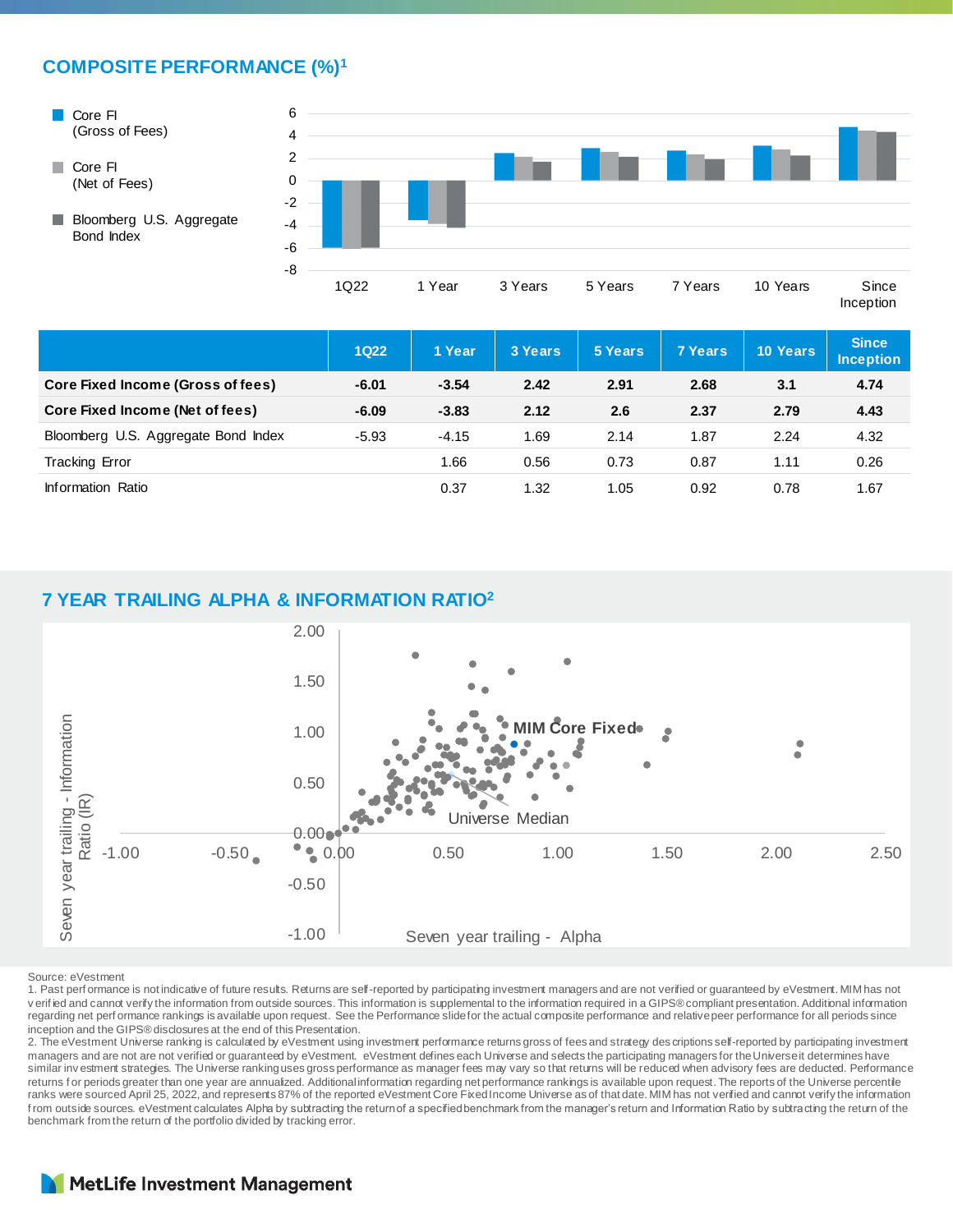#### **QUARTERLY PERFORMANCE ATTRIBUTION**

- Relative underperformance came from security selection and sector allocation while Treasury curve positioning largely contributed.
- Within Financials, security selection in Banking was the largest drag. Longer-dated holdings in Brokerage/Asset Managers/Exchanges detracted from relative performance. Security selection in Retail and Office REITs modestly detracted. Life Insurance performed poorly during the quarter but was balanced out by positive security selection decisions within P&C Insurance.
- Although the Energy sector performed well on the back of rising oil prices, security selection was a detractor as exposure to Russian Integrated Energy weighed heavily on returns.
- Security selection in Technology was negative in the quarter as M&A weighed on the sector.
- In Consumer Non-Cyclicals, Food & Beverage and Pharmaceuticals contributed positively, however, Tobacco performed poorly amid regulatory concerns.
- In Consumer Cyclicals, lack of exposure to Retailers was additive.
- In Communications, participation in new issuances was additive in Media & Entertainment. In Wireless, shorter holdings withstood the quarter's spread widening and added to relative return. In Cable and Satellite, legacy holdings underperformed on the back of new issuance in March. Off the run holdings in Wirelines slightly detracted.
- In Utilities, security selection within Electric was additive.
- RMBS, CMBS, and CLO holdings had negative excess returns for the quarter while ABS posted positive excess returns. An overweight to specified pools and an underweight to GNMAs detracted from relative returns. An overweight to higher quality CMBS was additive, however, CRE CLO holdings slightly detracted from relative performance. In ABS, floating rate student loans and fixed rate auto ABS were notable outperformers. An overweight to CLOs was additive

#### **STRATEGY**

With respect to fundamentals, we are focused on the upcoming earnings releases for the first quarter period, especially as it relates to margins. Given the rapid and broad-based increase in input costs, we will be diligently monitoring which issuers are able to maintain profitability and those that are unable to exercise pricing power. As of yearend, fundamentals were supportive of tighter valuations with leverage back to pre-pandemic levels and strong coverage. With interest costs rising and elevated margin pressure, this quarter could signal a turn in what has been, for several quarters, a gradually improving fundamental backdrop.

Given the recent interest rate volatility, we have moved to a more constructive, but cautious stance in Structure Products. As we start the new quarter, we maintain our underweight to lower coupons but have been selectively adding exposure on weakness. In the non-agency market, we prefer bonds that have step-up coupons in the event an issuer elects not to call the deal at a predetermined date in the future, based on the pools outstanding balance. CMBS fundamentals continue to cure from the initial outset of the pandemic and now post an overall delinquency rate of below 4%. While the trend has been positive, delinquency levels for lodging and retail segments remain at multiples of their pre-Covid levels. As we head into a slowing economy, these sectors merit watching. In ABS, credit fundamentals remain strong with losses and delinquencies at negligible levels. Low unemployment and strong wage growth are especially supportive of consumer ABS, though we would not be surprised to see some credit deterioration over the coming year as conditions normalize. Other sectors that look attractive with the wider level of spreads include single family rental, private student loans and unsecured consumer. We continue to like CLOs as a core holding as they compare well from both a spread and yield perspective to other similar spread duration assets. However, we will be closely monitoring metrics to see how higher rates affect coverage ratios, and how companies are able to pass through higher costs as a result of the current inflation regime.

The v iews presented abov e are MIM's and are subject to change ov er time. There can be no assurance that the v iews expressed abov e will prov e accurate and should not be relied upon as a reliable indicator of f uture ev ents.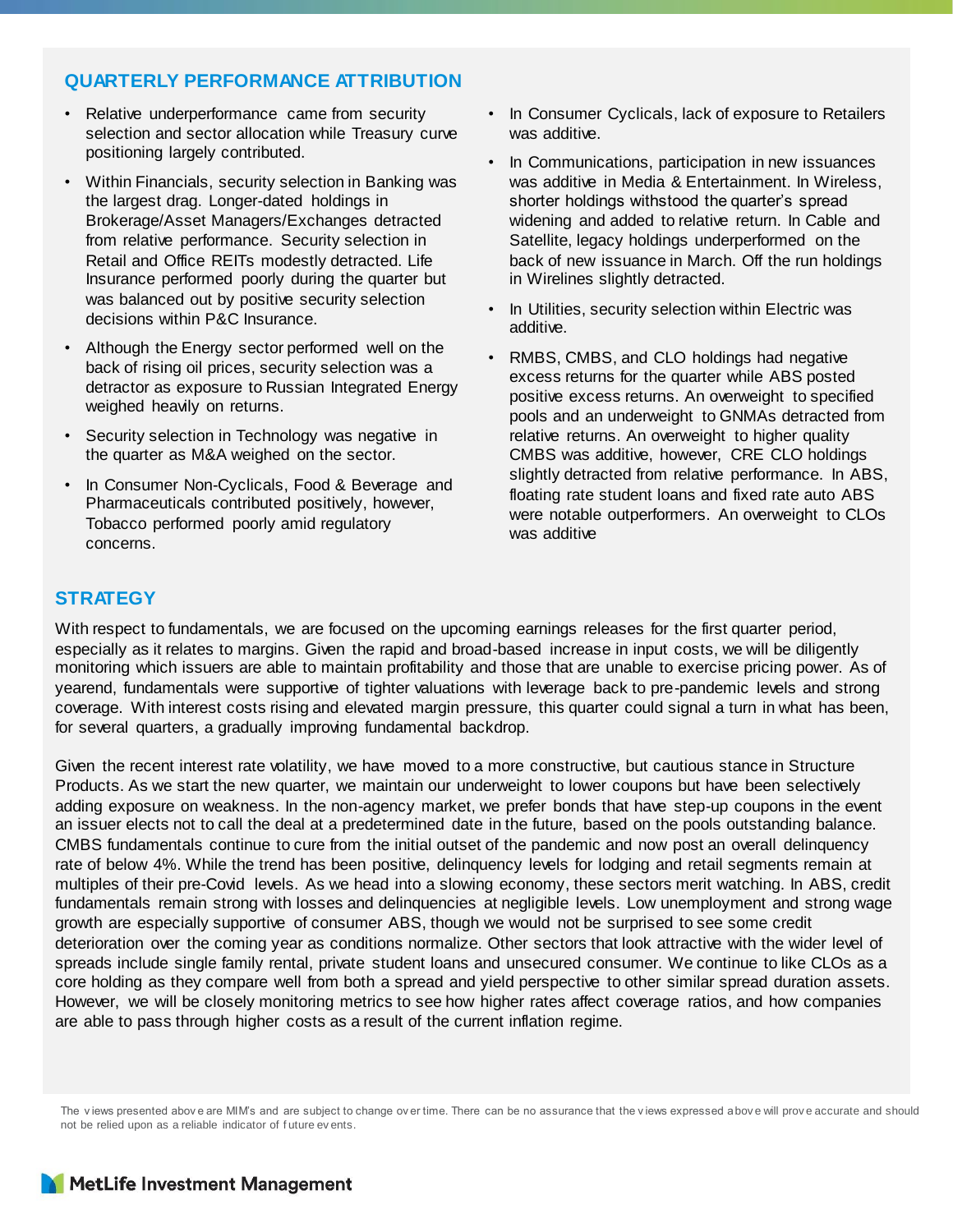#### **STRATEGY CHARACTERISTICS<sup>1</sup>**

|                                     |      | │ Yield To Maturity (%) │ Effective Duration (years) │ Average Credit Quality |        |
|-------------------------------------|------|-------------------------------------------------------------------------------|--------|
| <b>Core Fixed Income</b>            | 3.10 | 6.70                                                                          | Aa2/AA |
| Bloomberg U.S. Aggregate Bond Index | 2.91 | 6.69                                                                          | Aa2/AA |

#### **SECTOR POSITIONING<sup>1</sup>**

|                                   |                                    | Market Value (%)                                               | <b>Contribution to Duration (years)</b> |                                                                |  |  |
|-----------------------------------|------------------------------------|----------------------------------------------------------------|-----------------------------------------|----------------------------------------------------------------|--|--|
|                                   | <b>Core Fixed</b><br><b>Income</b> | <b>Bloomberg U.S.</b><br><b>Aggregate Bond</b><br><b>Index</b> | <b>Core Fixed</b><br><b>Income</b>      | <b>Bloomberg U.S.</b><br><b>Aggregate Bond</b><br><b>Index</b> |  |  |
| <b>Investment Grade Corporate</b> | 28.44                              | 25.09                                                          | 1.96                                    | 2.05                                                           |  |  |
| <b>Financials</b>                 | 9.67                               | 7.99                                                           | 0.59                                    | 0.49                                                           |  |  |
| <b>Industrials</b>                | 16.87                              | 15.07                                                          | 1.25                                    | 1.36                                                           |  |  |
| <b>Utilities</b>                  | 1.90                               | 2.04                                                           | 0.12                                    | 0.21                                                           |  |  |
| <b>Structured</b>                 | 45.72                              | 29.97                                                          | 1.69                                    | 1.64                                                           |  |  |
| Agency MBS                        | 23.70                              | 27.67                                                          | 1.28                                    | 1.54                                                           |  |  |
| Non-Agency MBS                    | 3.34                               | 0.00                                                           | 0.10                                    | 0.00                                                           |  |  |
| <b>CMBS</b>                       | 7.22                               | 1.98                                                           | 0.18                                    | 0.09                                                           |  |  |
| ABS                               | 6.71                               | 0.32                                                           | 0.13                                    | 0.01                                                           |  |  |
| CBO/CDO/CLO                       | 4.75                               | 0.00                                                           | 0.00                                    | 0.00                                                           |  |  |
| Government Related                | 1.67                               | 5.42                                                           | 0.09                                    | 0.32                                                           |  |  |
| Sovereign/Quasi                   | 1.35                               | 4.74                                                           | 0.05                                    | 0.25                                                           |  |  |
| Taxable Municipal                 | 0.32                               | 0.68                                                           | 0.04                                    | 0.07                                                           |  |  |
| U.S. Treasuries/Cash              | 23.70                              | 39.51                                                          | 2.91                                    | 2.67                                                           |  |  |
| <b>High Yield</b>                 | 0.46                               | 0.02                                                           | 0.01                                    | 0.00                                                           |  |  |

### **CREDIT QUALITY DISTRIBUTION (%)<sup>1</sup>**



1. The characteristics display ed are for a representative account for this investment strategy. Actual account characteristics may differ. The benchmark data is that of the Bloomberg U.S. Aggregate Bond Index. All data above is provided for illustrative purposes only. This data is supplemental to the information required in a GIPS® compliant document. Credit ratings ref lect the index prov ider's credit quality methodology . Av erage quality excludes cash and securities that are not rated.

### MetLife Investment Management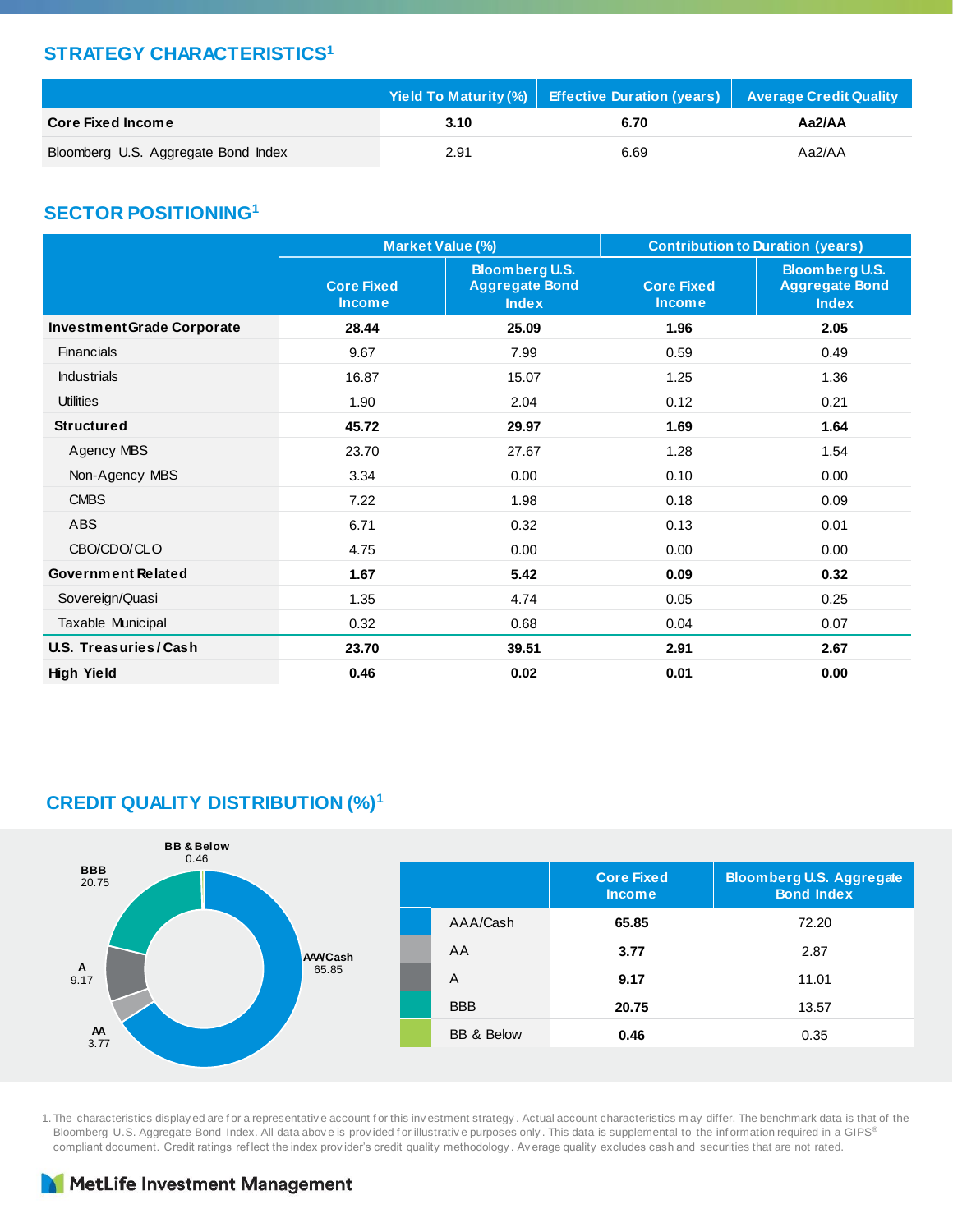#### **COMPOSITE STATISTICS AND PERFORMANCE**

| Year             | Gross-of-fee<br><b>Return</b> | Net-of-fee<br><b>RETURN</b> | <b>Benchmark</b><br>Return <sup>1</sup> | <b>Number Of</b><br><b>Portfolios</b> | <b>Dispersion</b><br>Stdv <sup>2</sup> | <b>Composite</b><br>3 Yr Stdv3 | <b>Benchmark</b><br>3 Yr Stdv3 | <b>Composite</b><br><b>Assets</b> | <b>Total</b><br><b>Firm Assets</b><br>(BB) <sup>4</sup> |
|------------------|-------------------------------|-----------------------------|-----------------------------------------|---------------------------------------|----------------------------------------|--------------------------------|--------------------------------|-----------------------------------|---------------------------------------------------------|
| 2010             | 8.35%                         | 8.03%                       | 6.54%                                   | $\leq 5$                              | N/A                                    | N/A                            | N/A                            | \$180,779,908                     | ٠                                                       |
| 2011             | 8.13%                         | 7.81%                       | 7.84%                                   | $\leq 5$                              | N/A                                    | 3.63%                          | 2.82%                          | \$296,411,992                     | ٠                                                       |
| 2012             | 5.70%                         | 5.39%                       | 4.21%                                   | $\leq 5$                              | N/A                                    | 2.54%                          | 2.42%                          | \$572,157,836                     | $\overline{\phantom{a}}$                                |
| 2013             | $-1.19%$                      | $-1.48%$                    | $-2.02$                                 | $\leq 5$                              | N/A                                    | 2.73%                          | 2.75%                          | \$546,542,180                     | ٠                                                       |
| 2014             | 6.83%                         | 6.51%                       | 5.97%                                   | $\leq 5$                              | N/A                                    | 2.66%                          | 2.63%                          | \$455,775,914                     | $\blacksquare$                                          |
| 2015             | 1.13%                         | 0.83%                       | 0.55%                                   | $\leq 5$                              | N/A                                    | 2.91%                          | 2.88%                          | \$416,911,671                     |                                                         |
| 2016             | 3.54%                         | 3.23%                       | 2.65%                                   | $\leq 5$                              | N/A                                    | 2.94%                          | 2.98%                          | \$141,450,179                     | ٠                                                       |
| 2017             | 5.02%                         | 4.71%                       | 3.54%                                   | $\leq 5$                              | N/A                                    | 2.77%                          | 2.78%                          | \$148,848,112                     | $\overline{\phantom{a}}$                                |
| 2018             | 0.21%                         | $-0.09%$                    | 0.01%                                   | $\leq 5$                              | N/A                                    | 2.70%                          | 2.84%                          | \$1,212,023,116                   | $\blacksquare$                                          |
| 2019             | 9.71%                         | 9.39%                       | 8.72%                                   | $\leq 5$                              | N/A                                    | 2.83%                          | 2.87%                          | \$1,277,602,059                   | \$600.0                                                 |
| 2020             | 8.50%                         | 8.18%                       | 7.51%                                   | $\leq 5$                              | N/A                                    | 3.86%                          | 3.36%                          | \$1,473,256,457                   | \$659.6                                                 |
| 2021             | $-0.67%$                      | $-0.96%$                    | $-1.54%$                                | $\leq 5$                              | N/A                                    | 3.96%                          | 3.35%                          | \$1,672,541,812                   | \$669.0                                                 |
| YTD to 3/31/2022 | $-6.01%$                      | $-6.09%$                    | $-5.93%$                                | $\leq 5$                              | N/A                                    | 4.52%                          | 3.98%                          | \$1,627,953,539                   | N/A                                                     |

**Past performance is not indicative of future results.** The information presented is only available for institutional client use.

1. The performance benchmark for the Core Fixed Income composite is the Bloomberg U.S. Aggregate Bond Index, which is a broad based index that measures the investment grade, U.S. dollar denominated, fixed rate taxable bond market, including Treasuries, government-related and corporate securities, MBS (agency fixed rate and hybrid ARM pass-throughs), ABS, and CMBS. The index does not reflect holdings in all sectors targeted within the Core strategy. It is not possible to invest directly in an unmanaged index. All index returns presented are provided to represent the investment environment existing during the time periods shown and will not be covered by the future report of independent verifiers. For comparison purposes, the index is fully invested and includes the reinvestment of income. The returns for the index do not include any transaction costs, management fees or other costs.

2. The dispersion of annual returns is measured by the standard deviation among asset-weighted portfolio returns represented in the composite for the full year. "N/A" is an indication that the information is not statistically meaningful due to an insufficient number of portfolios (five or fewer) in the composite for the entire year. Standard deviation is only presented for accounts managed for a full calendar year.

3. The three-year annualized standard deviation measures the variability of the composite and the benchmark returns over the preceding 36 month period. The standard deviation is not presented for 2000 through 2010 because it is not required for periods prior to 2011. It is also not presented for quarter-ends.

4. Prior to July 1, 2019, the investment team was part of a prior firm. Therefore, "Total Firm Assets (BB)" is left blank for year ends before the team joined MetLife Investment Management.

For purposes of the Global Investment Performance Standards ("GIPS") compliance, the "Firm" is defined as MetLife Investment Management ("MIM"). MIM is MetLife, Inc.'s institutional investment management business. The Firm is defined to include all accounts captured in MetLife's Assets Under Management. On September 15, 2017, MetLife, Inc. ("MetLife") acquired Logan Circle Partners ("LCP") and the Firm was redefined as of July 1, 2019 to include LCP in the MIM assets.

MetLife Investment Management claims compliance with the Global Investment Performance Standards (GIPS®) and has prepared and presented this report in compliance with the GIPS standards. MetLife Investment Management has been independently verified for periods January 1, 2011 through June 30, 2019. A firm that claims compliance with the GIPS standards must establish policies and procedures for complying with all the applicable requirements of the GIPS standards. Verification provides assurance on whether the firm's policies and procedures related to composite and pooled fund maintenance, as well as the calculation, presentation, and distribution of performance, have been designed in compliance with the GIPS standards and have been implemented on a firm-wide basis. The **Core Fixed Income** composite has had a performance examination for the periods **November 1, 2007 through June 30, 2019**. The verification and performance examination reports are available upon request.

GIPS® is a registered trademark of CFA Institute. CFA Institute does not endorse or promote this organization, nor does it warrant the accuracy or quality of the content contained herein.

The creation date of the Core Fixed Income ("Core") composite is November 1, 2007 and the inception date is October 1, 2000. Prior to July 1, 2019, the performance of the composite represents the performance that occurred while members of the management team were affiliated with prior firms. The composite has been examined for the periods November 1, 2007 to June 30, 2019 while at another firm. The prior firm, LCP, was verified for the periods November 1, 2007 to June 30, 2019. The veri fication and performance examination reports are available upon request.

The Core strategy seeks to produce risk adjusted long-term total returns above the broad bond market by investing in a core of high quality U.S. fixed income securities across the government, corporate and structured markets. Derivatives may make up a part of the Core strategy, as the Firm utilizes futures, forwards and interest rate swaps to manage risk, rather than for speculative purposes. The Core composite includes all fee-paying portfolios managed on a discretionary basis according to the applicable composite strategy except as otherwise excluded herein. The Firm maintains a complete list and description of composites and a list of broad distribution pooled funds which are available upon request. Policies for valuing portfolios, calculating performance and preparing GIPS reports are available upon request.

The Core composite had a significant cash flow policy in effect from November 1, 2007 and was first removed on October 1, 2010. It was reinstated as of May 1, 2011 and then removed on May 1, 2013. The Firm chose to remove accounts that had a significant monthly external aggregate cash flow greater than 10%. Aggregate cash flow was defined as additions plus withdrawals<br>over the monthly period. If the sig of security liquidations. The account would be reinstated to the composite once the portfolio manager determined the flow had not impacted the management of the account and the account was invested per the strategy. Additional information regarding the treatment of significant cash flows is available upon request.

The performance benchmark for the Core composite is the Bloomberg Aggregate Bond Index, which is a broad based index that measures the investment grade, U.S. dollar denominated, fixed rate taxable bond market, including Treasuries, government-related and corporate securities, MBS (agency fixed rate and hybrid ARM pass-throughs), ABS, and CMBS. It is not possible to invest directly in an unmanaged index. All index returns presented are provided to represent the investment environment existing during the time periods shown and will not be covered by the future report of independent verifiers. For comparison purposes, the index is fully invested and includes the reinvestment of income. The returns for the index do not include any transaction costs, management fees or other costs.

Returns are based on fully discretionary accounts under management and may include terminated accounts. The dispersion of annual returns is measured by the standard deviation among asset-weighted portfolio returns represented within the composite for the full year. Dispersion is not calculated for composites with five or fewer accounts for the whole period.

Performance returns are based on fully discretionary accounts under management and may include terminated accounts. Returns are presented gross and net of fees, include the reinvestment of all income and are calculated in U.S. dollars. Dividend income has been recorded net of all applicable foreign withholding taxes. Net returns have been calculated by reducing the monthly gross returns by a model fee equal to the highest stated ADV fee for the strategy. The investment management fee schedule for the Core strategy is 0.30% on the first \$50 million, 0.25% on amounts from \$50 million to \$150 million and 0.20% on amounts over \$150 million. Net returns have been calculated by reducing the monthly gross returns by the twelfth root of the highest stated ADV fee of 0.30%. Investment management fees are described in Part 2A of the Firm's Form ADV. Individual client returns will be reduced by investment management fees and other<br>expenses that the account may incur. Fe

#### **MetLife Investment Management**